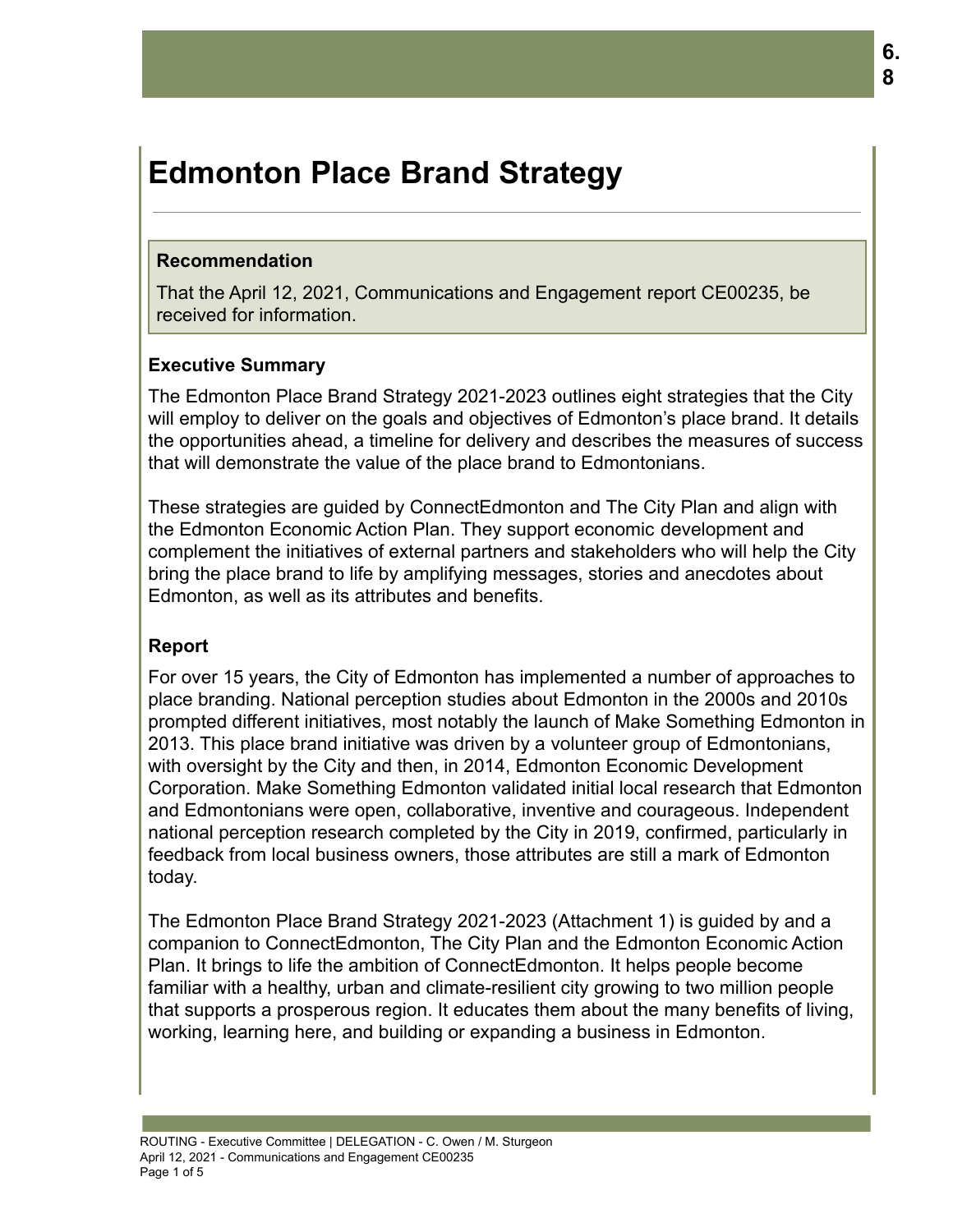#### Why Does Edmonton Need a Place Brand Strategy?

A place brand strategy for Edmonton is an essential component to an economic development strategy. It supports the goals of economic development by raising awareness and underscoring the reasons and evidence of why Edmonton is a city where people and/or businesses can:

- expand and grow their operations;
- attend a post-secondary institution and/or gain credentials for skills learned internationally;
- pursue entrepreneurial ambitions after graduation;
- build a business or career and have a fulfilling life; and
- invest with confidence of a solid return on investment.

As Edmonton recovers from the COVID-19 pandemic and overcomes the additional challenges related to a prolonged economic recession and historically low energy prices, a place brand strategy is needed more than ever.

#### Goals of the Edmonton Place Brand Strategy

The goals of the Edmonton Place Brand Strategy 2021-2023 are to:

- embed the Edmonton "personality" in all brand related communications;
- raise awareness of and build brand affinity to Edmonton;
- build trust among key business audiences so they consider Edmonton as a viable place to grow and invest;
- support attracting and retaining talent; and
- partner with key stakeholders for brand alignment and consistency and so they are a source for and amplify local voices and stories.

Achieving these goals requires collaboration with partners and stakeholders across Edmonton. As such, Administration will collaborate with organizations, including Edmonton Global, Innovate Edmonton, Explore Edmonton, post-secondary institutions and will work in harmony with their brand and marketing objectives.

#### Strategies and Timelines

The eight strategies of the Edmonton's place brand are informed by research and build on historical and current programs and assets from the City, EEDC and other partners. The following is a list of the strategies and the timelines for their implementation:

- 1. Profile stories and case studies: Profile people, organizations and institutions that capture the best of Edmonton and embody the city's attributes of openness, collaboration, inventiveness and courage. *Timeline: Q3 2021 and ongoing*
- 2. Manage library of shareable assets: A variety of photos, raw and fully produced videos and written narratives that describe Edmonton will be available in an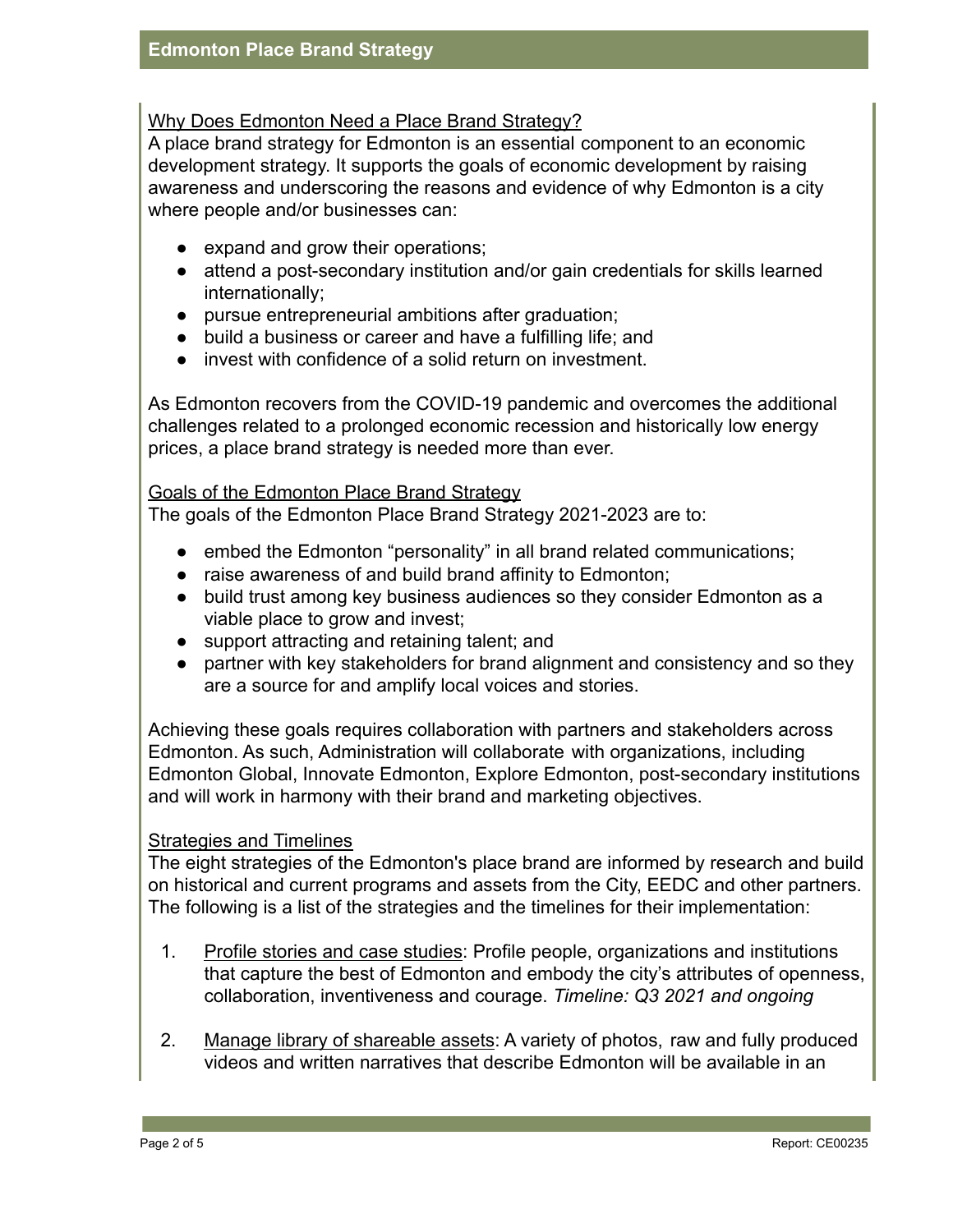online library. It will be updated regularly to ensure assets are current. The assets will be available for organizations that are promoting Edmonton to easily access and use. *Timeline: Q2 2021 and ongoing*

- 3. Place brand support, resources and advice: The City will be a resource for its employees and external clients seeking advice and assets to support their specific Edmonton marketing efforts. Administration will promote consistency in how Edmonton is described and positioned. *Timeline: Q2 2021 and ongoing*
- 4. Support Edmonton's pandemic recovery: A pandemic recovery campaign will support the goals of the Economic Action Plan and ConnectEdmonton and help to entice Edmontonians to reconnect with their city and spark renewed civic pride and engagement. *Timeline: Q3 2021 to Q1 2022*
- 5. Develop and deliver place brand media relations and marketing communications and advocacy campaigns: Media relations activities targeting national and international mainstream, business and trade media, and targeted marketing communications (marcom) and advocacy campaigns. *Timeline: Q2 2021 (planning); Q3 and ongoing (deployment)*
- 6. Develop Indigenous strategies and actions: Aligned with the City's Indigenous Framework, develop specific strategies and actions to reflect the Indigenous voices and experiences in the overall place brand strategy. *Timeline: Q2 to Q4 2021 (planning); 2022 and ongoing (deployment of plan)*
- 7. Awards, rankings and recognition: Develop and deploy a set of criteria to guide applications for national and international awards, recognition and city rankings. *Timeline: 2022 and ongoing*
- 8. Review Edmonton's place brand-related physical assets: Inventory impermanent assets (e.g. cityscape flags, signage in public spaces, naturalization and seasonal beautification efforts) and investigate options to update these. This will ensure Edmonton's brand is reflected when these assets are replaced or updated. *Timeline: 2022 and ongoing*

### Collaboration & Shared Benefit

Administration will implement these place brand strategies in collaboration with the City's partners and stakeholders. The City of Edmonton, Edmonton Global, Explore Edmonton, Innovate Edmonton, the Edmonton International Airport and Edmonton's post-secondary institutions will all receive the reciprocal benefits gained by our individual and collective efforts to market Edmonton.

#### Measures of Success

As different strategies are being developed and deployed, measurement tools and baselines will be put in place so that progress can be tracked. The following are some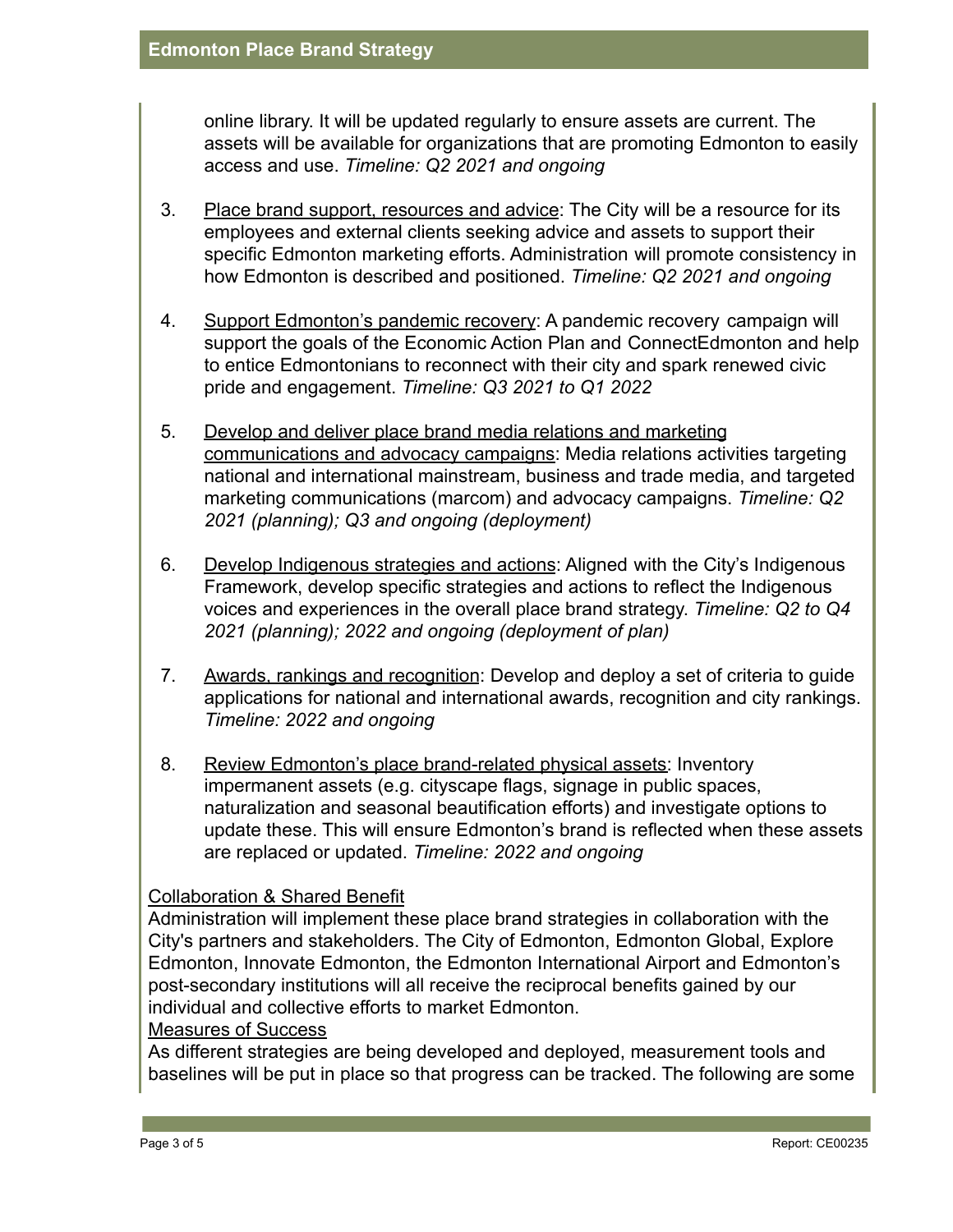measurements that could be used to better define success and indicate the need for adjustments:

- Number of downloads of brand assets and how each asset is being used
- Place brand web page engagement (average time on page, bounce rate, session duration, scroll depth, returning visitors, etc.)
- Social media engagement, particularly from users outside of Edmonton
- Number, range and type of profiles/stories/testimonials produced
- Stakeholder satisfaction surveys relating to brand team's service provision
- Number and type of inquiries for support
- Third party measures through stakeholders: change (increase) in sales leads; growth of foreign student enrolment;
- Achievement of individual and annual campaign goals and strategies
- Changes in national perception survey responses; specifically improvements to public perception and attitudes toward Edmonton
- Number of awards sought and won

| <b>Corporate Outcome(s):</b> Edmonton has a globally competitive and entrepreneurial business climate |                                                                                                                              |                                                                                                                                          |                                                          |
|-------------------------------------------------------------------------------------------------------|------------------------------------------------------------------------------------------------------------------------------|------------------------------------------------------------------------------------------------------------------------------------------|----------------------------------------------------------|
| Outcome(s)                                                                                            | Measure(s)                                                                                                                   | Result(s)                                                                                                                                | Target(s)                                                |
| Effectiveness and utility of brand<br>assets                                                          | Number of downloads of<br>brand assets and how each<br>asset is being used                                                   | Baseline to be<br>established in 2021                                                                                                    | 15% increase from<br>baseline (2023)                     |
| Business, community, academic,<br>arts and cultural leaders and<br>builders profiled                  | Number, diversity and type<br>of profiles / stories /<br>testimonials produced                                               | Baseline criteria to be<br>established in 2021                                                                                           | 15% increase from<br>baseline (2023)                     |
| <b>Corporate Outcome(s):</b> Edmonton Region is a catalyst for industry and business growth           |                                                                                                                              |                                                                                                                                          |                                                          |
| Outcome(s)                                                                                            | Measure(s)                                                                                                                   | Result(s)                                                                                                                                | Target(s)                                                |
| Edmonton's positive image and<br>reputation is known nationally and<br>internationally                | Changes in national<br>perception survey<br>responses; improvements<br>to public perception and<br>attitudes toward Edmonton | 2019: 24% of Urban<br>Canadians have a<br>positive impression of<br>Edmonton, 26% of<br>Urban Canadians are<br>familiar with<br>Edmonton | 15% point increase<br>in both measures in<br>2024 survey |

#### **Corporate Outcomes and Performance Management**

#### **Attachment**

1. Edmonton Place Brand Strategy 2021-2023